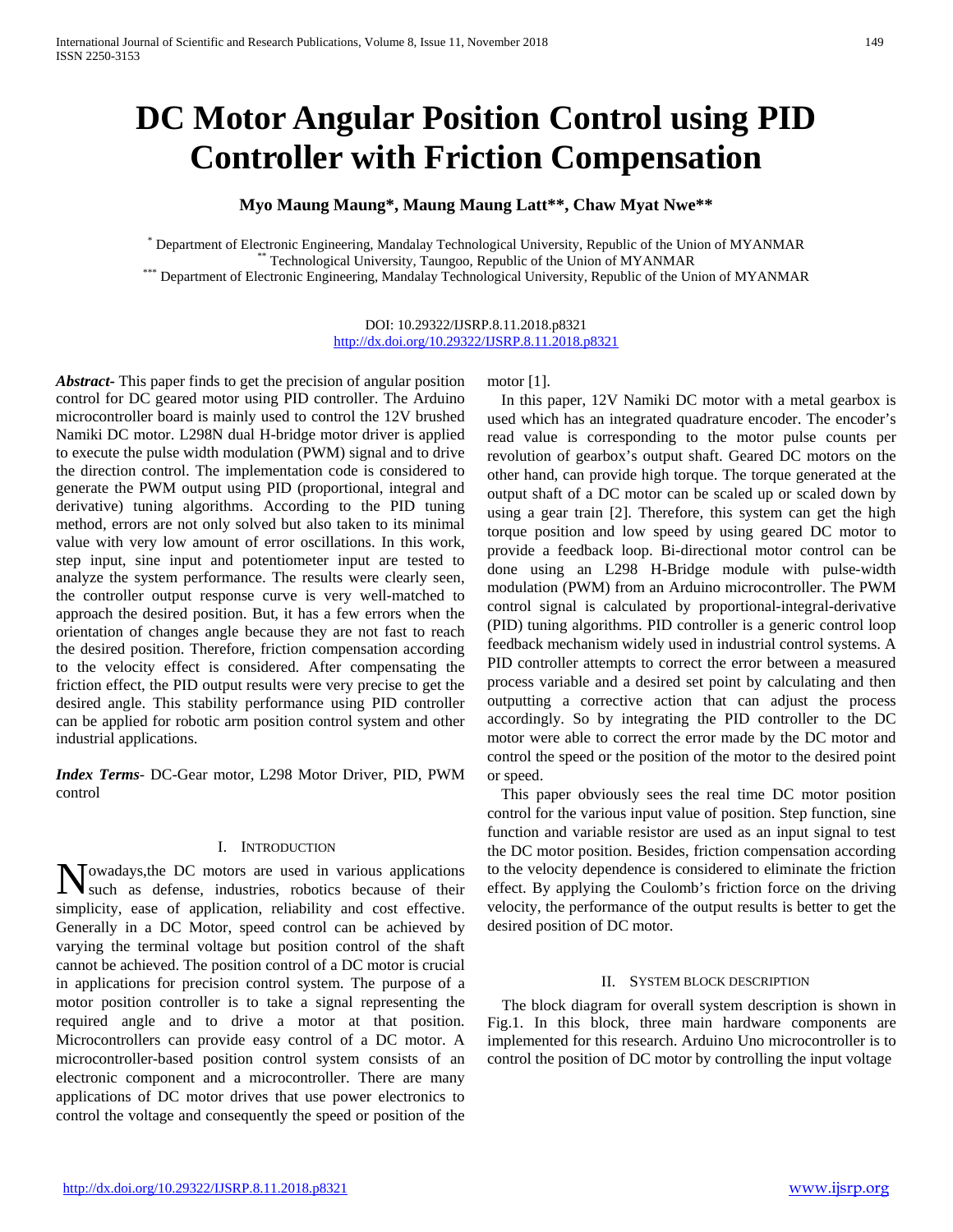

Figure 1: Block Diagram for DC Motor Position Control

to the motor. PID tuning algorithms is implemented in microcontroller to execute the PWM signal for DC motor drive. A 12V Namiki DC gear-motor is a powerful motor to drive the position control system. It comes with the photoelectric encoder output, planetary gear reducer and 80:1 gear ratio, which provide 120 rpm with 12VDC rated voltage. L298 dual H-Bridge motor driver which is allows controlling the direction and position of DC motor.

# III. HARDWARE DEVICES

# *A. Arduino Uno Microcontroller*

Arduino Uno is a microcontroller board based on the ATmega328P shown in Fig. 2. It has 14 digital input/output pins (of which 6 can be used as PWM outputs), 6 analog inputs, a 16 MHz quartz crystal, a USB connection, a power jack, an ICSP header and a reset button. It contains everything needed to support the microcontroller; simply connect it to a computer with a USB cable or power it with a AC-to-DC adapter or battery to get started [3]. In this paper, the Arduino microcontroller is very well-suited to drive the PWM signal for DC motor for the improvement of the output response for the DC motor position control system.



Figure 2: Arduino Uno Microcontroller

# *B. L298N Dual H-Bridge Controller*

The L298N H-bridge IC shows in Fig. 3 that can allow to control the speed and direction of two DC motors. This module can be used with motors that have a voltage of between 5 and 35V DC with a peak current up to 2A. The module has two screw terminal blocks for the motor A and B, and another screw terminal block for the Ground pin, the VCC for motor and a 5V

pin which can either be an input or output. Pin assignments for L298N dual H-Bridge Module is shown in table 1. The digital pin assign from HIGH to LOW or LOW to HIGH is used IN1and IN2 on the L298N board to control the direction. And the controller output PWM signal is send to ENA or ENB to control the position. The forward and reverse speed or position controlling for the motor has done by using PWM signal [4]. Then using the analogWrite() function and send the PWM signal to the Enable pin of the L298N board, which actually drives the motor.

Table.1 Pins assignment for L298

| Out 1:    | Motor A lead out               |
|-----------|--------------------------------|
| Out $2$ : | Motor A lead out               |
| Out 3:    | Motor B lead out               |
| Out 4:    | Motor B lead out               |
| GND:      | Ground                         |
| 5V:       | 5V input                       |
| ENA:      | Enables PWM signal for Motor A |
| IN1:      | Enable Motor A                 |
| $IN2$ :   | Enable Motor A                 |
| IN3:      | Enable Motor B                 |
| IN4:      | Enable Motor B                 |
| ENB:      | Enables PWM signal for Motor B |



Figure 3: L298N dual H-Bridge Controller Module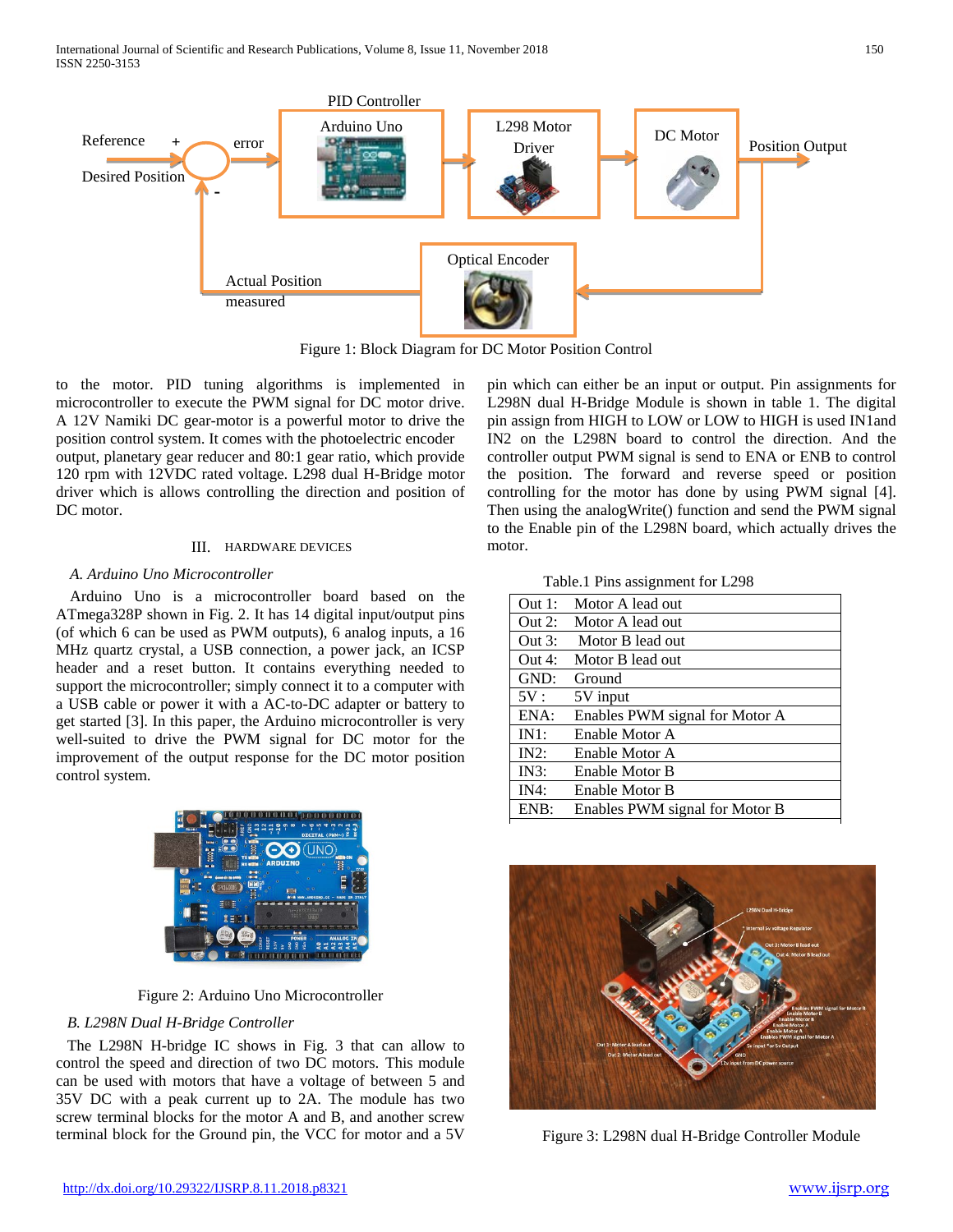*C. DC Geared Motor* The 12V Namiki DC gear-motor shown in Fig. 4 is a powerful motor to drive the position control system. It comes with the photoelectric encoder output and planetary gear ratio reduced by 80:1 gear. It can provide 120 rpm with the rated voltage of 12VDC [5]. To read the count values from the encoder, the user would check the condition of channel A and B rotation applying by experiment. For the rotor shaft count per revolution values, it is very important to multiply the gear ratio by count values. The specification of the motor is shown in Table 2.



Figure 4: Namiki DC Geared Motor with Encoder

| <b>Brand</b>             | <b>Namiki Coreless Motor</b>                                  |
|--------------------------|---------------------------------------------------------------|
| Model                    | 22CL-3501PG                                                   |
| <b>Operating Voltage</b> | 12 V DC                                                       |
| <b>Rated Power</b>       | 15 W                                                          |
| Stall torque             | 16.5 kg.cm                                                    |
| Continuous torque        | 5 kg.cm                                                       |
| Diameter                 | 22mm                                                          |
| Shaft length             | 19 <sub>mm</sub>                                              |
| Length                   | $65$ mm $(excluding$<br>encoder.<br>gear box and output shaft |
| Stall current            | 1.8A                                                          |
| Reduction ratio          | 80:1                                                          |
| Output speed             | $120$ rpm                                                     |
| Weight                   | 140g                                                          |

Table. 2 Namiki motor features

Fig. 5 shows about the encoder circuit for Namiki 12V DC motor. It is needed to connect two 10k Ohms to channel A and channel B supplied by 5V. One of the encoder pins is connected with 120 Ohms resistor and another pin ground.



Figure 5: Encoder Circuit for DC Geared Motor

#### *D. Reading the Encoder Pulse*

In this research work, the encoder comes with the photoelectric encoder output (channel A and channel B). It is used to sense the rotation of a magnetic disk on a rear protrusion of the motor shaft forward or backward direction according to the pulse count per revolution. From Fig. 6, it is the clockwise direction from channel A leading to channel B because the A interrupt seeing attached to B whenever it changes state LOW to HIGH or HIGH to LOW condition. The another direction is counterclockwise caused by channel B leading to channel A because the B interrupt seeing attached to A whenever it changes state LOW to HIGH or HIGH to LOW condition [6].



The encoder read values for channel A and channel B can be seen in serial monitor. Fig. 7 shows the values of count per revolution of the rotor shaft according to the multiplication of gear ratio 80 and encoder count values 8. Besides, the count values for forward and backward direction of the rotor shaft can be seen in the serial monitor.



Figure 7: Encoder Read Values for DC Geared Motor

## *E. Calculating the Angular Position*

The encoder from the gear-motor provides a resolution of 8 counts per revolution and exact gear ratio is 80:1 metal gearbox. Therefore, it can get the counts per revolution (CPR) to the angular position as the following calculation:

| <b>CPR</b>             | $8\times80$ CPR                     |
|------------------------|-------------------------------------|
| Count/degree           | 640counts/rev $\times$ 1rev/360 deg |
| Let $X$                | $640$ counts/ 360 deg               |
| Therefore $1/X$        | 360 deg/ 640counts                  |
| For attachInterrupt X2 |                                     |
| angular position       | $(1/X) \times 2 \times counts$      |
|                        | $(720/640)$ deg                     |
|                        |                                     |

The instruction code was implemented in the program by using the above equation to get the angular position of the DC motor.

# IV. PID CONTROL

#### *A. PID Tuning Algorithms*

A proportional–integral–derivative controller (PID controller) is a generic control loop feedback mechanism widely used in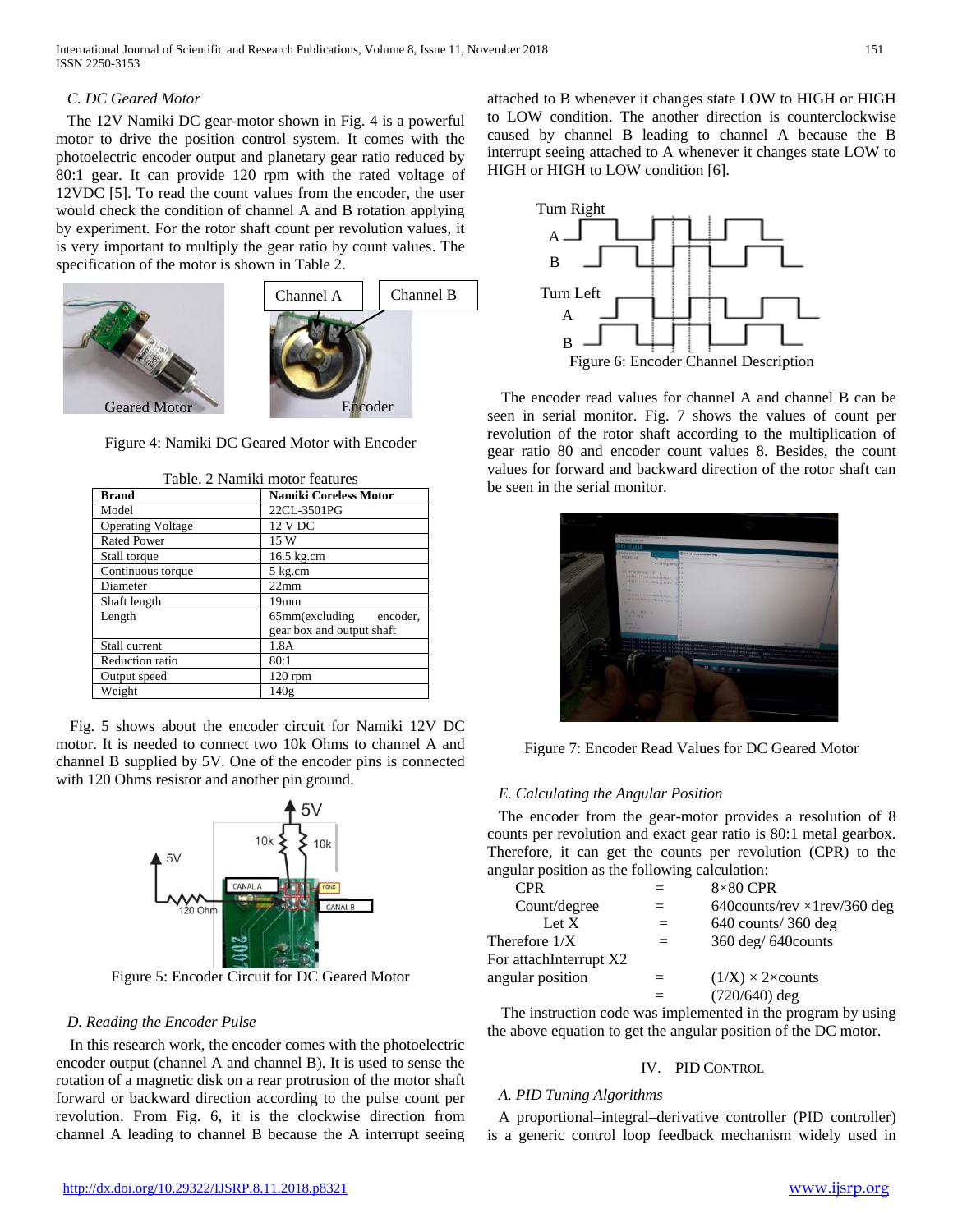industrial control systems. A PID controller calculates an "error" value as the difference between a measured process variable and a desired set point. The controller attempts to minimize the error by adjusting the process control inputs [7]. Fig.8 mentions implementation program flow chart for this setup.



Figure 8: Flowchart for System Description

$$
u(t) = K_p e(t) + K_i \int_0^t e(\tau) d\tau + K_d \frac{de(t)}{dt}
$$
 (1)

Fig. 9 shows the PID controller design for this control system. PID equation is calculated to get the control signal for DC motor. From eq (1), e(t) is position error value difference between set angle and output measured angle(actual angle), u(t) is PWM signal for DC motor and  $y(t)$  is the actual angle. Kp, Ki and Kd were respectively with the values of proportion, integral, and the differential coefficient.



Figure 9: Closed Loop Position Control of the DC Motor using PID Controller

The programming code for PWM signal execution is calculated by the following procedure. The instruction code is implemented by the Arduino microcontroller to execute the control signal.

| error      | $=$ output - input;                               |
|------------|---------------------------------------------------|
| Integral   | $= xT * error + prv_i$                            |
| Diff       | $=$ (error - prv_error) / xT                      |
| <b>PWM</b> | $=$ kp $*$ error + ki $*$ Integral + kd $*$ Diff; |
| Usignal    | $=$ abs (PWM);                                    |

From above code, the proportional gain (Kp) examines the magnitude of the error and it responds proportionally. Although it has a large error, the magnitude of the motor position will receive a large response. The integral gain (Ki) efforts to reduce the steady state error. And the derivative gain (Kd) attempts to look at the rate of change of the error signal. Derivative control will decrease the overshoot to become a greater system response curve of the motor position to a rapid rate of change. Finally, the controller is calculated the PWM signal depends on the signal variation of DC motor by using PID gain values to improve the system performance.

# *B. Pulse Width Modulation*

PWM, or pulse width modulation is a technique which allows adjusting the average value of the voltage that's going to the electronic device by turning on and off the power at a fast rate. The average voltage depends on the duty cycle, or the amount of time the signal is ON versus the amount of time the signal is OFF in a single period of time. It is depending on the size of the motor, the user can simply connect an Arduino PWM output to the base of transistor or the gate of a MOSFET and then control the speed or position of the motor by controlling the PWM output [8]. PWM and duty cycle relation diagram is shown in Fig. 10.



Figure 10: PWM and Duty Cycle Diagram

In this paper, the value of PWM signal is from 0 to 255 or that's 0 to 100% duty cycle of the PWM signal. The duty cycle diagram is as shown in Fig.11. The PWM value is executed by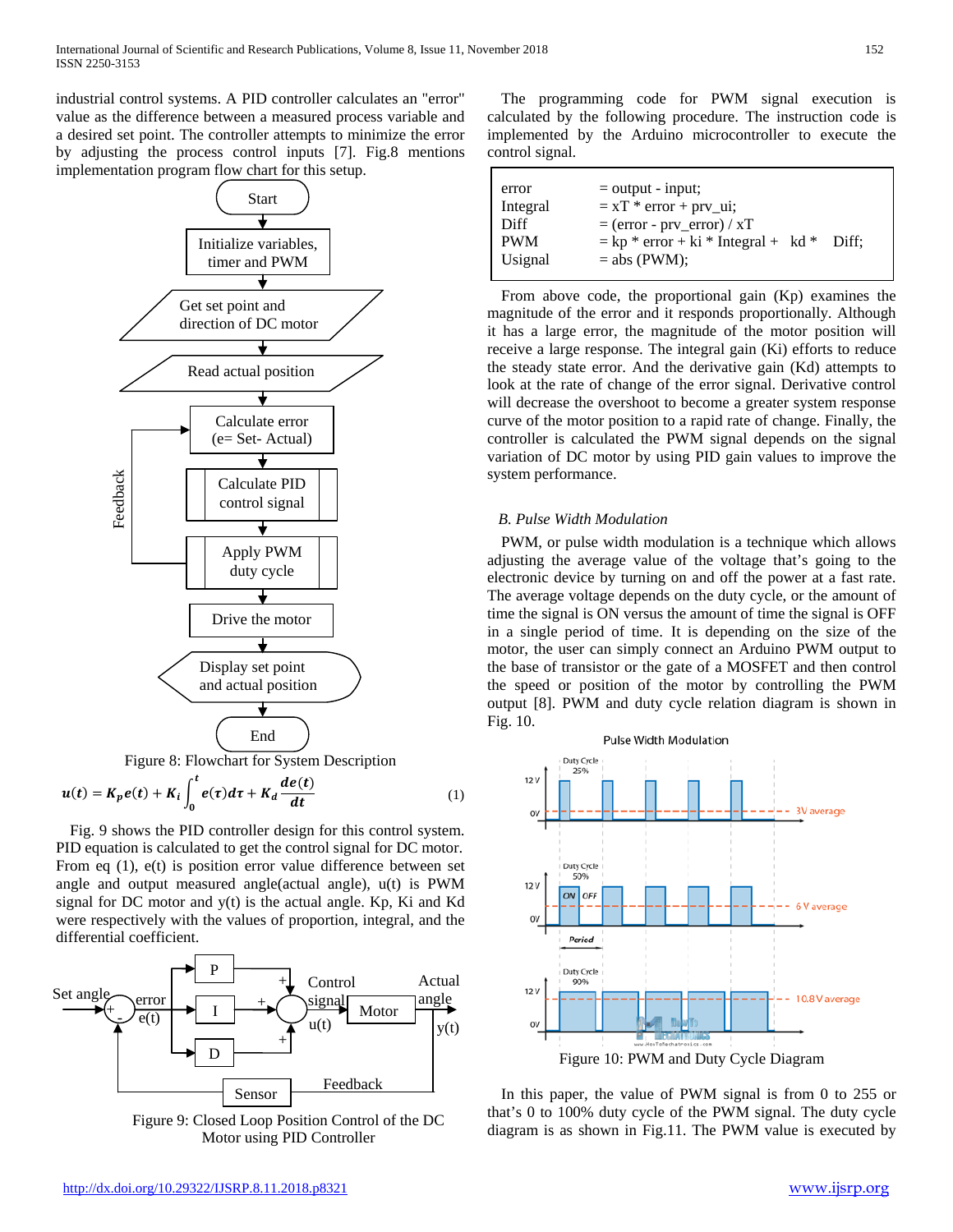PID controller to reduce the error difference between the desired angle and the actual angle.



Figure 11: Duty Cycle Diagram

The duty cycle of PWM signal is calculated by the following equation.

| $Period = 1/Frequency$                                   | (2) |  |
|----------------------------------------------------------|-----|--|
| Period= $T_{on}+T_{off}$                                 | (3) |  |
| Duty Cycle= $T_{on}/(T_{on}+T_{off})$ * 100 (percentage) | (4) |  |

# V. EXPERIMENTAL TEXT AND RESULTS

Experimental setup for the DC motor angular position control is shown in Fig. 12. All of the measurement values can be seen in serial monitor or serial plotter. Getting from the serial values, the output result curves are plotted by using MATLAB to be seen clearly.



Figure 12: Experimental Setup for DC motor Position Control

*A. Testing Results using PID*



Figure 13: Output Response for Sine Input

Fig. 13 shows the test result of the DC motor position controlled system. It can be seen the satisfied results achieved for free wheel (no load) condition. For this experiment, the input signal is used the magnitude of 90 degree for 'Sine' function.

After testing several experiments for tuning the PID controller, the best result for Kp, Kd and Ki values were achieved. In this condition, the values of the best result are Kp=1.51, Kd=0.05 and Ki=0.009. But, the performance still occurs a little delay time between the desired and actual positions.



Figure 14: Output Response for Step Input

In Fig. 14, the desired 'Step' input signal is set about 90 degree for the DC motor position control. According to the response, the output signal is very fast within the settling time of 0.5 second and steady state error is closely to zero. However it has a little overshoot and oscillation to reach the desired position for the best results. To reduce this situation, the effect of friction should be considered according to the low velocity condition. In this research work, the friction compensation due to the low velocity was emphasized.

# *B. Testing Results using PID and Friction Compensation*

For the control engineers, friction is also very important for various fields such as design of drive systems, high-precision servo mechanisms, robots, pneumatic and hydraulic systems. Friction is highly nonlinear and may result in steady state errors, limit cycles, and poor performance. It is therefore important for control engineers to understand friction phenomena and to know how to deal with them. The friction force is lower for decreasing velocities than for increasing velocities. The effects of friction on a closed loop, design control laws decrease the effects of friction. The friction compensation block model for DC motor position control system is shown in Fig. 15.



Figure 15: Friction Compensation Block for DC Motor Position Control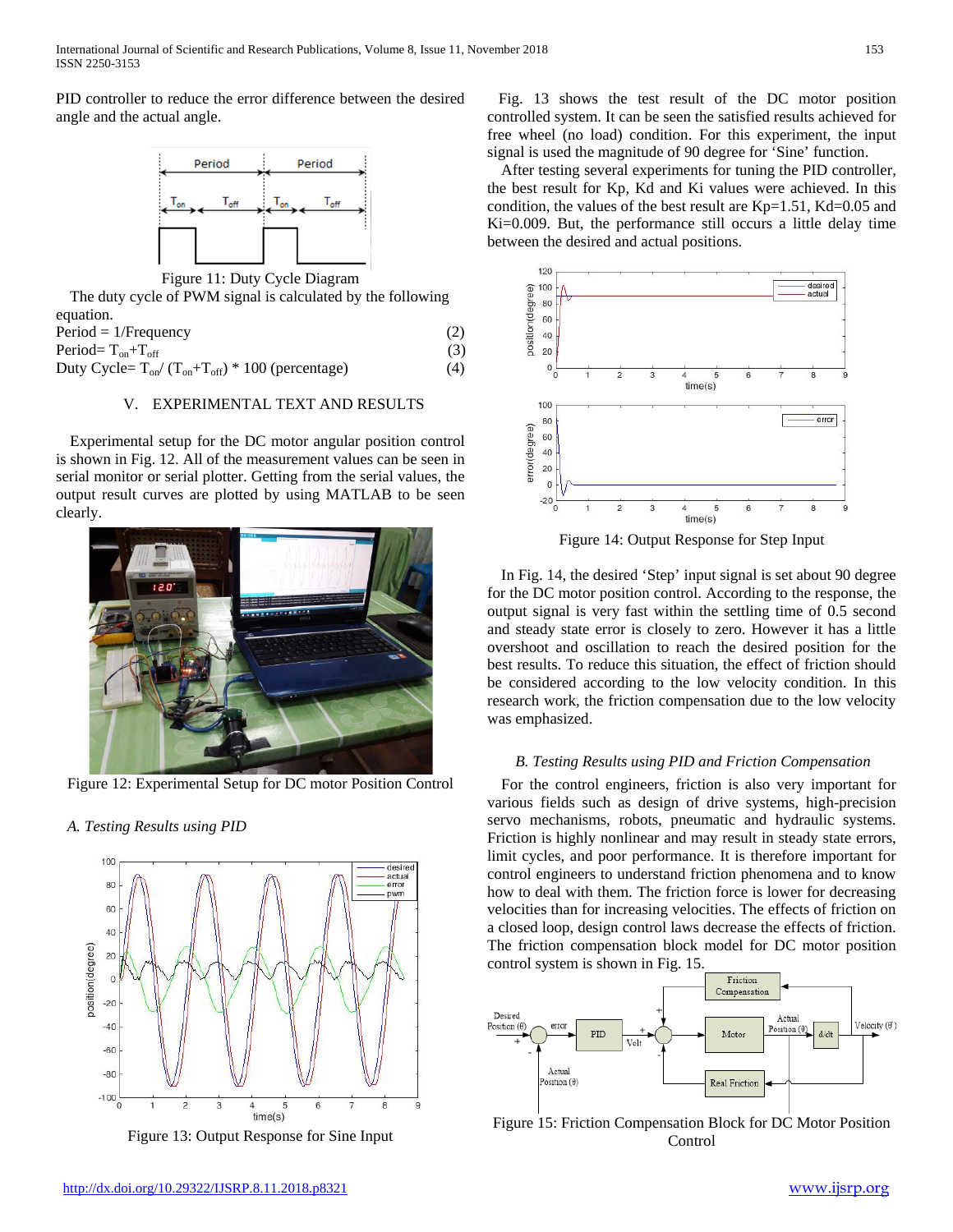The goal of this paper is to apply the Coulomb friction compensation for reducing the effects of friction. Coulomb friction is independent of velocity and is always present. This friction component is only dependent on the direction of motion, in such way that it is in the direction opposite to the velocity. The magnitude of Coulomb friction depends on the properties of the surfaces in contact and the normal force [9].

 $F_c = \mu F_N$  (5)



Figure 16: Representation of Coulomb Friction

The description of friction  $(F_c)$  is Coulomb friction proportional to the normal load. Fig. 16 describes the sign function behavior of equation (5). The Coulomb friction model does not require the friction force for zero velocity. It may be zero or it can take on any value in the interval between  $-F_c$  and Fc, depending on how the sign function is defined.



Figure 17: Output Response for Sine Input applying Friction Compensator



Figure 18: Output Response for Step Input applying Friction Compensator

After compensating the Coulomb friction effect, the PID gain tuning parameters were changed a little and  $F_c$  values are added in the implementation procedure.

Fig. 17 and Fig. 18 points out a good result in which Kp=0.51, Ki=0.007, Kd=0.05. Fc=2.25 for velocity greater than zero, Fc= -1.25 for velocity less than zero and Fc=0 for zero velocity. Moreover, these optimal values covers for potentiometer input too. This condition can be seen in Fig. 19.



Figure 19: Output Response for Potentiometer Input



Figure 20: Varies the Output Position Response for DC Motor

Fig 20 shows variety of responses in which wide ranges of inputs are applied up to 270 degree changes. The blue line response curve is variety of desired input angle and the red line response curve is the actual output angle for Namiki DC motor. The responses give high accuracy in a very short of milli-second time.

#### VI. CONCLUSION

In this paper, input signal is send from PC directly to Arduino board via serial port for DC motor control system. PID Gain tuning method is a good choice to reduce the oscillation according to the observed system response. Moreover, PID with friction compensation for control system operates well, especially it has no overshoot, small rise time, no oscillation and steady state error is nearly to zero to accomplish the designed